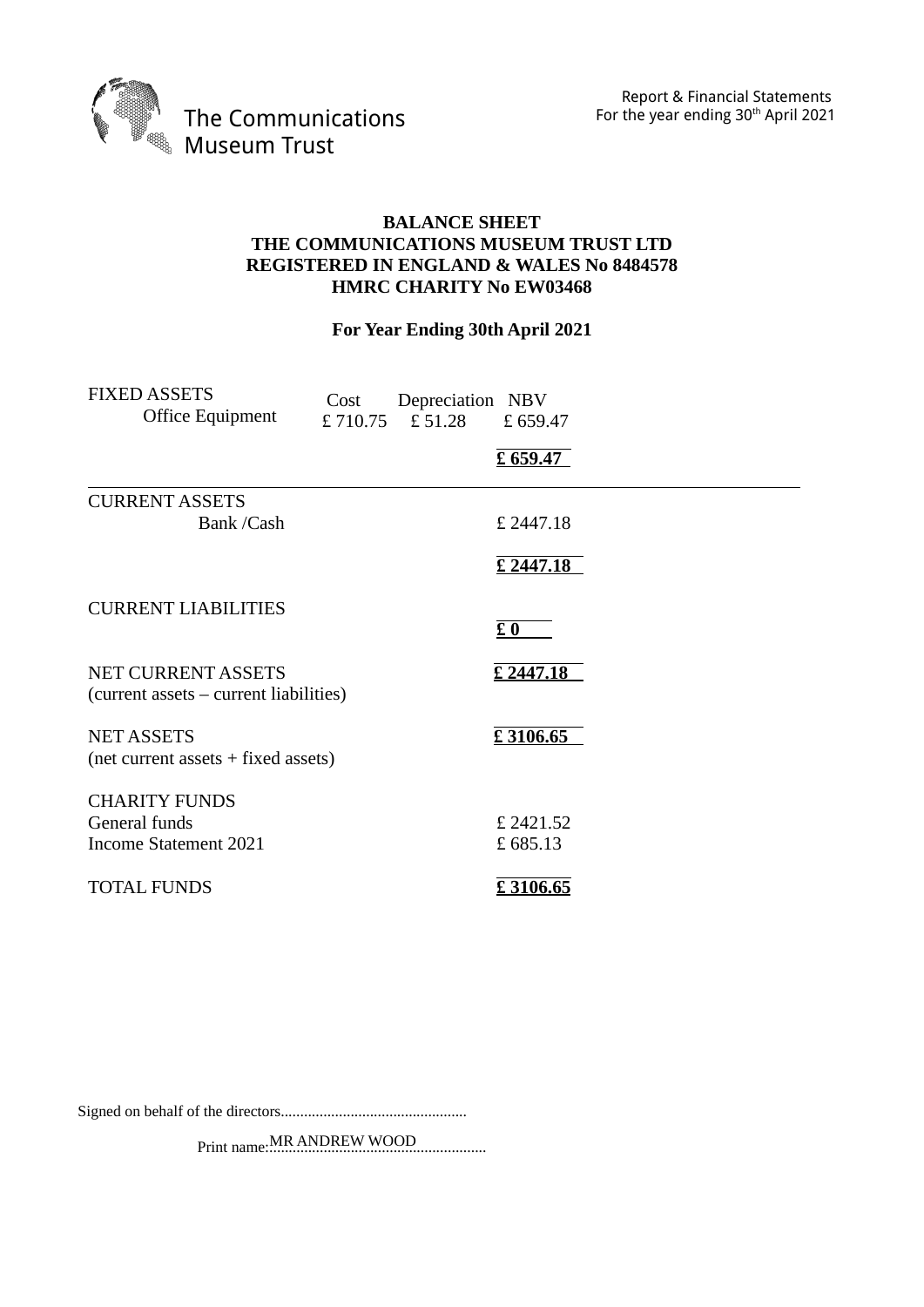

#### **INCOME & EXPENDITURE ACCOUNT THE COMMUNICATIONS MUSEUM TRUST LTD REGISTERED IN ENGLAND & WALES No 8484578 HMRC CHARITY No EW03468**

#### **For Year Ending 30th April 2021**

| <b>INCOME</b>                           |           |
|-----------------------------------------|-----------|
| <b>Membership Fees</b>                  | £191.90   |
| Donations                               | £ 2397.78 |
| Gift Aid                                | £462.43   |
| Bank Interest & Other Income            | £1.38     |
|                                         | £3053.49  |
| <b>EXPENDITURE</b>                      |           |
| Stationary & General Postage            | £4.04     |
| Website & IT                            | £86.26    |
| Care & Storage of Historic Items        | £876.00   |
| <b>Legal Expenses</b>                   | £35.00    |
| Collection Acquisitions & Library Items | £979.16   |
| A/EGM costs                             | £0        |
| Depreciation - Office Eqpt              | £13.76    |
| Organisational Development/Training     | £0        |
| <b>Exhibition Expenses</b>              | £ 268.74  |
| Parts / Components                      | £105.40   |
|                                         | £2368.36  |
| NET PROFIT / (LOSS)                     | £685.13   |
| (income-expenditure)                    |           |

For the year ending 30<sup>th</sup> April 2021 the company was entitled to exemption from audit under section 477 of The Companies Act 2006 relating to small companies.

Directors responsibilities:

• The members have not required the company to obtain an audit of its accounts for the year in question in accordance with section 476;

• The directors acknowledge their responsibilities for complying with the requirements of the Act with respect to accounting records and the preparation of accounts;

• These accounts have been prepared in accordance with the provisions applicable to companies subject to the small companies "regime".

These accounts have been prepared to give a true and accurate view of the company's position in accordance with the requirements for small companies as defined by The Companies Act.

Signed on behalf of the directors................................................

Print name:........................................................ MR ANDREW WOOD